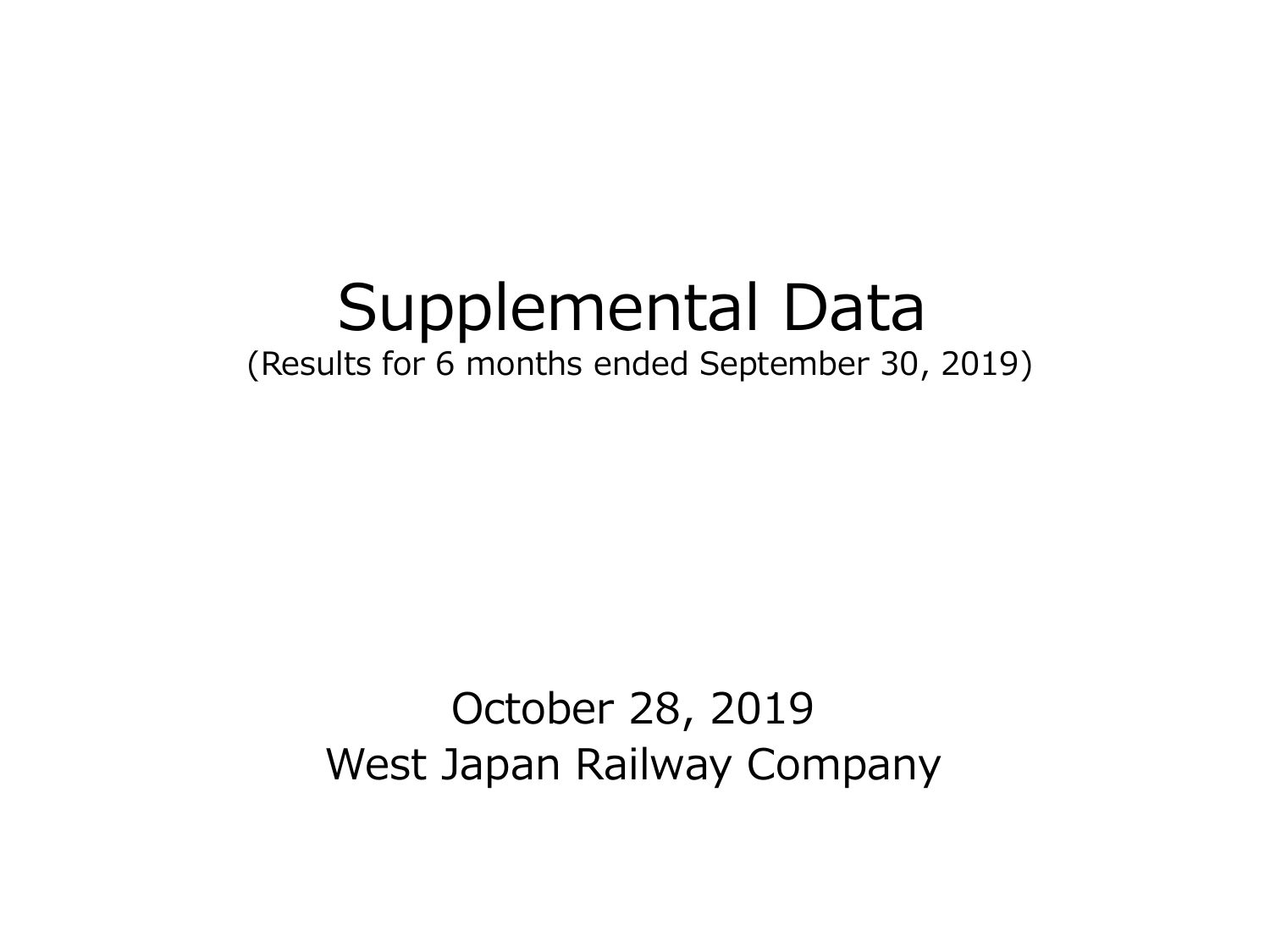# 1. Financial Highlights



|                                            |                |                |                         |               |             |                    |              |                         |               | ¥ Billions                                    |
|--------------------------------------------|----------------|----------------|-------------------------|---------------|-------------|--------------------|--------------|-------------------------|---------------|-----------------------------------------------|
|                                            | 6 months ended | 6 months ended | YoY                     |               | Results     | Forecasts FY2020.3 |              | YoY                     |               | <b>Difference</b><br>between the<br>forecasts |
|                                            | Sep 30,2018    | Sep 30,2019    | Increase/<br>(Decrease) | $\frac{0}{0}$ | FY2019.3    | As of July 30      | As of Oct 28 | Increase/<br>(Decrease) | $\frac{0}{0}$ | Increase/<br>(Decrease)                       |
|                                            | A              | B              | $B-A$                   | $1 - B/A$     | $\mathsf C$ | D                  | $\mathsf{E}$ | $E-C$                   | $1-E/C$       | $E-D$                                         |
| [Consolidated]                             |                |                |                         |               |             |                    |              |                         |               |                                               |
| <b>Operating Revenues</b>                  | 736.9          | 762.0          | 25.0                    | 3.4           | 1,529.3     | 1,557.5            | 1,570.0      | 40.6                    | 2.7           | 12.5                                          |
| Operating Income                           | 113.3          | 128.8          | 15.5                    | 13.7          | 196.9       | 198.0              | 202.0        | 5.0                     | 2.6           | 4.0                                           |
| <b>Recurring Profit</b>                    | 105.8          | 121.6          | 15.8                    | 14.9          | 183.3       | 184.5              | 189.5        | 6.1                     | 3.4           | 5.0                                           |
| Profit attributable to<br>owners of parent | 56.4           | 80.4           | 24.0                    | 42.5          | 102.7       | 118.5              | 120.0        | 17.2                    | 16.8          | 1.5                                           |
| [Non-Consolidated]                         |                |                |                         |               |             |                    |              |                         |               |                                               |
| <b>Operating Revenues</b>                  | 484.6          | 504.4          | 19.8                    | 4.1           | 980.9       | 1,001.0            | 1,005.0      | 24.0                    | 2.5           | 4.0                                           |
| <b>Transportation Revenues</b>             | 431.7          | 452.9          | 21.2                    | 4.9           | 873.4       | 895.0              | 899.0        | 25.5                    | 2.9           | 4.0                                           |
| <b>Operating Expenses</b>                  | 389.6          | 394.4          | 4.7                     | 1.2           | 830.1       | 849.5              | 849.5        | 19.3                    | 2.3           | $\overline{\phantom{0}}$                      |
| Personnel costs                            | 108.1          | 107.5          | (0.6)                   | (0.6)         | 215.8       | 217.5              | 216.5        | 0.6                     | 0.3           | (1.0)                                         |
| Non personnel costs                        | 183.4          | 184.8          | 1.3                     | 0.8           | 416.6       | 425.5              | 427.5        | 10.8                    | 2.6           | 2.0                                           |
| Energy costs                               | 22.1           | 23.5           | 1.3                     | 6.3           | 45.2        | 47.5               | 46.5         | 1.2                     | 2.7           | (1.0)                                         |
| Maintenance costs                          | 63.2           | 64.2           | 0.9                     | 1.5           | 164.0       | 170.5              | 169.5        | 5.4                     | 3.3           | (1.0)                                         |
| Miscellaneous costs                        | 97.9           | 97.0           | (0.9)                   | (1.0)         | 207.3       | 207.5              | 211.5        | 4.1                     | 2.0           | 4.0                                           |
| Depreciation                               | 64.3           | 66.9           | 2.6                     | 4.1           | 134.3       | 141.0              | 140.0        | 5.6                     | 4.2           | (1.0)                                         |
| Operating Income                           | 94.9           | 110.0          | 15.0                    | 15.9          | 150.7       | 151.5              | 155.5        | 4.7                     | 3.2           | 4.0                                           |
| Recurring Profit                           | 87.0           | 102.9          | 15.8                    | 18.2          | 136.4       | 137.5              | 142.5        | 6.0                     | 4.4           | 5.0                                           |
| Net Income                                 | 45.9           | 70.5           | 24.5                    | 53.5          | 80.6        | 95.0               | 96.5         | 15.8                    | 19.7          | 1.5                                           |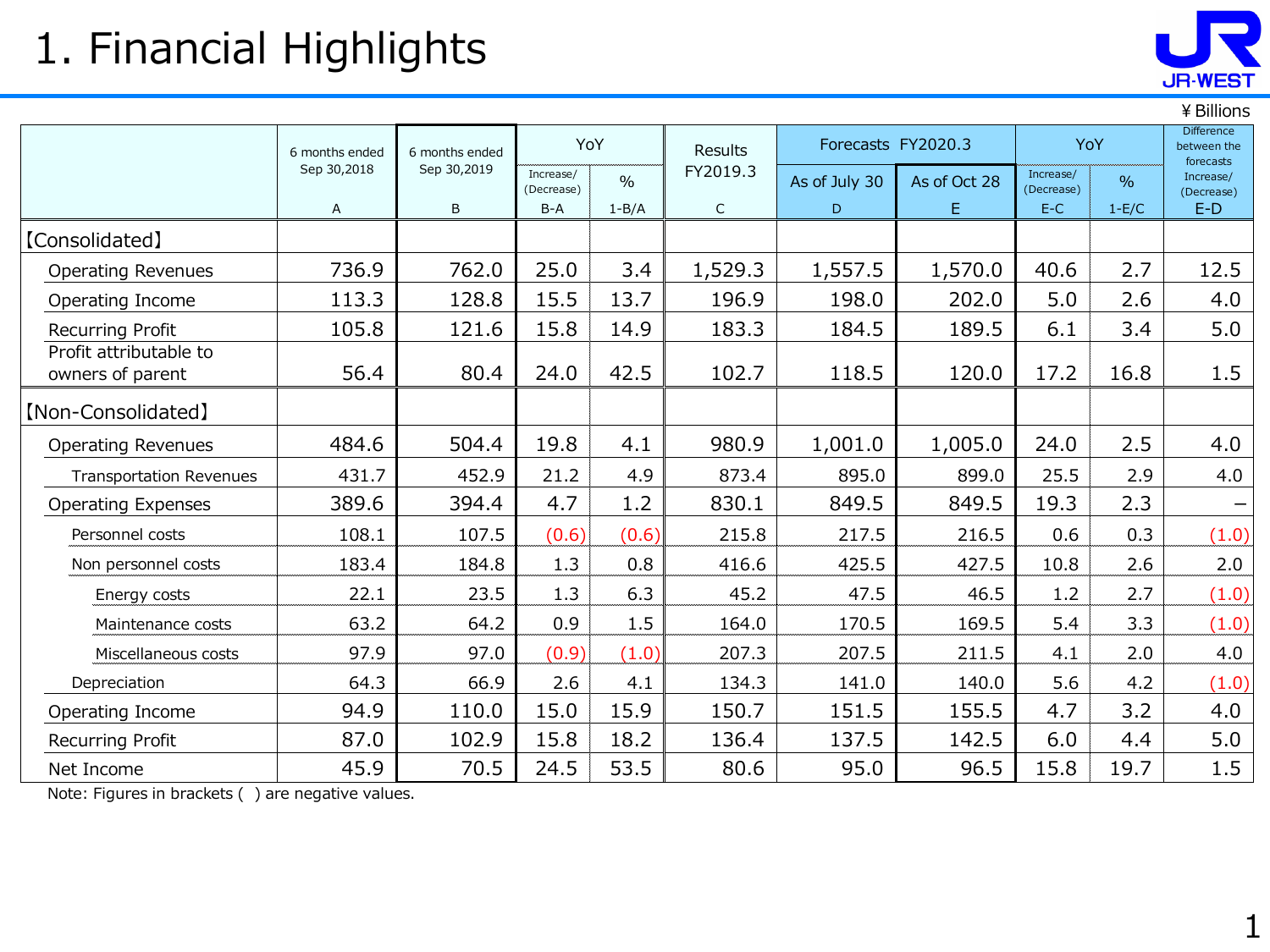### 2. Non-Consolidated Financial Results



|                                     |                |                |                         | ¥ Billions |
|-------------------------------------|----------------|----------------|-------------------------|------------|
|                                     | 6 months ended | 6 months ended | YoY                     |            |
|                                     | Sep 30,2018    | Sep 30,2019    | Increase/<br>(Decrease) | $\%$       |
|                                     | А              | B              | $B-A$                   | $1 - B/A$  |
| <b>Operating Revenues</b>           | 484.6          | 504.4          | 19.8                    | 4.1        |
| Transportation revenues             | 431.7          | 452.9          | 21.2                    | 4.9        |
| Other                               | 52.8           | 51.4           | (1.4)                   | (2.7)      |
| <b>Operating Expenses</b>           | 389.6          | 394.4          | 4.7                     | 1.2        |
| Personnel costs                     | 108.1          | 107.5          | (0.6)                   | (0.6)      |
| Non personnel costs                 | 183.4          | 184.8          | 1.3                     | 0.8        |
| Energy costs                        | 22.1           | 23.5           | 1.3                     | 6.3        |
| Maintenance costs                   | 63.2           | 64.2           | 0.9                     | 1.5        |
| Miscellaneous costs                 | 97.9           | 97.0           | (0.9)                   | (1.0)      |
| Rental payments, etc.               | 13.5           | 14.0           | 0.5                     | 3.8        |
| Taxes                               | 20.2           | 21.0           | 0.8                     | 4.2        |
| Depreciation                        | 64.3           | 66.9           | 2.6                     | 4.1        |
| Operating Income                    | 94.9           | 110.0          | 15.0                    | 15.9       |
| Non-operating revenues and expenses | (7.8)          | (7.1)          | 0.7                     | (10.0)     |
| Non-operating revenues              | 2.4            | 2.7            | 0.2                     |            |
| Non-operating expenses              | 10.3           | 9.8            | (0.5)                   |            |
| <b>Recurring Profit</b>             | 87.0           | 102.9          | 15.8                    | 18.2       |
| Extraordinary profit and loss, net  | (22.1)         | (1.6)          | 20.5                    |            |
| Extraordinary profit                | 8.8            | 3.3            | (5.5)                   |            |
| Extraordinary loss                  | 31.0           | 5.0            | (26.0)                  |            |
| Net Income                          | 45.9           | 70.5           | 24.5                    | 53.5       |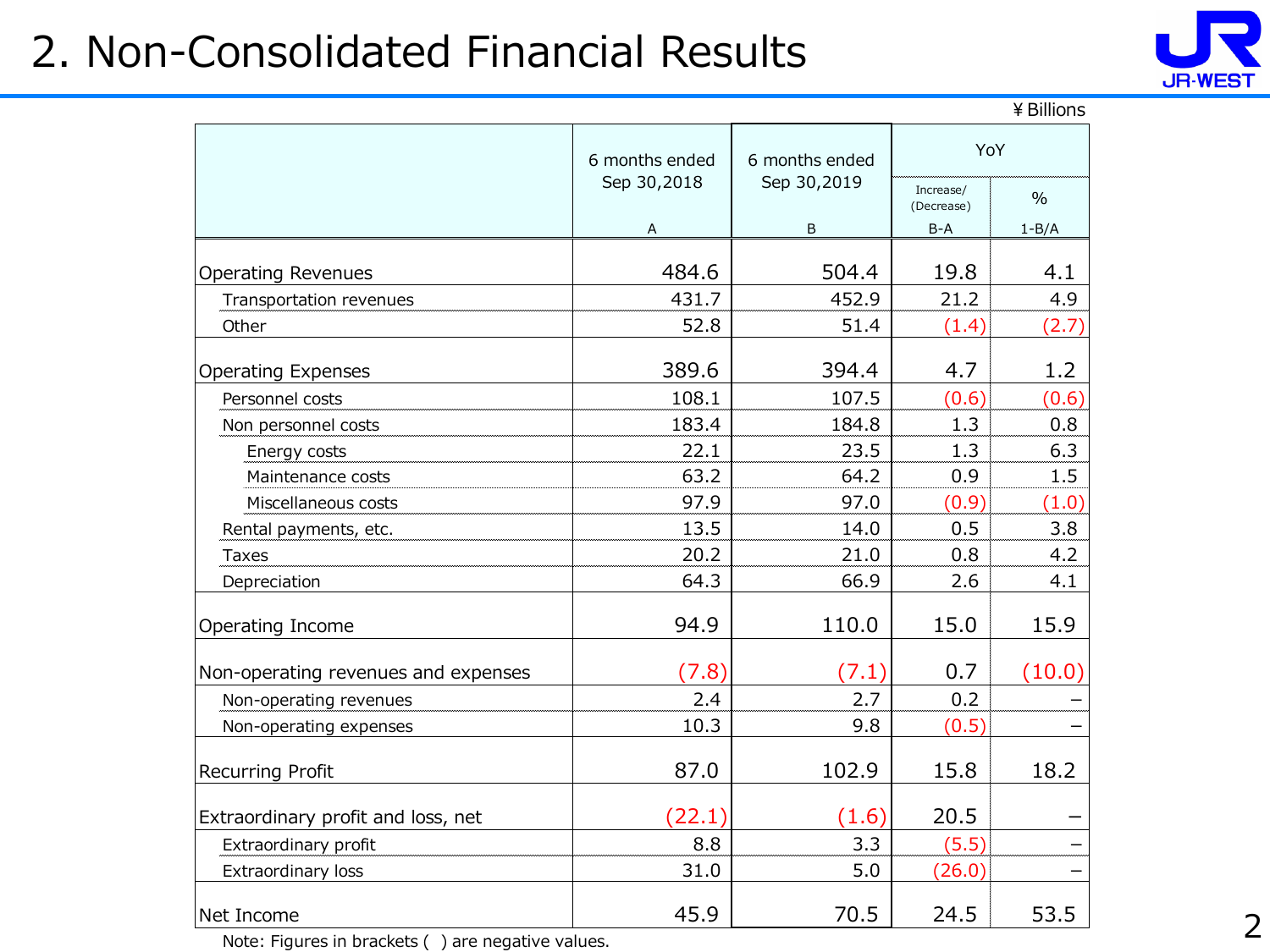#### 3. Major Factors of Increase/Decrease in Transportation Revenues



¥Billions

|  | Results for 6 months ended Sep 30, 2019          |       |                     |               |                                                 |        |  |  |  |
|--|--------------------------------------------------|-------|---------------------|---------------|-------------------------------------------------|--------|--|--|--|
|  | Transportation                                   |       | Increase/(Decrease) | YoY           | Major factors                                   |        |  |  |  |
|  | revenues                                         |       | Amount              | $\frac{0}{0}$ |                                                 | Amount |  |  |  |
|  |                                                  |       |                     |               | Fundamentals 0.5%                               | 1.2    |  |  |  |
|  |                                                  |       |                     |               | Special factors                                 |        |  |  |  |
|  | Shinkansen                                       | 235.3 | 8.1                 | 3.6           | ·Inbound                                        | 1.0    |  |  |  |
|  |                                                  |       |                     |               | ·Pattern of weekdays and weekends (Golden Week) | 3.4    |  |  |  |
|  |                                                  |       |                     |               | ·Rebound from natural disasters                 | 1.8    |  |  |  |
|  |                                                  |       |                     |               | etc.                                            |        |  |  |  |
|  | Kansai Urban Area<br>(Kyoto-Osaka-<br>Kobe Area) | 161.1 | 8.9                 | 5.9           | Fundamentals 0.8%                               | 1.1    |  |  |  |
|  |                                                  |       |                     |               | Special factors                                 |        |  |  |  |
|  |                                                  |       |                     |               | $\cdot$ Inbound                                 | 0.7    |  |  |  |
|  |                                                  |       |                     |               | ·Pattern of weekdays and weekends (Golden Week) | 0.5    |  |  |  |
|  |                                                  |       |                     |               | ·Rebound from natural disasters                 | 3.4    |  |  |  |
|  |                                                  |       |                     |               | etc.                                            |        |  |  |  |
|  |                                                  |       |                     |               | Fundamentals 0.8%                               | 0.3    |  |  |  |
|  |                                                  |       |                     |               | Special factors                                 |        |  |  |  |
|  | Other                                            | 56.4  | 4.1                 | 8.0           | $\cdot$ Inbound                                 | 0.1    |  |  |  |
|  | lines                                            |       |                     |               | ·Pattern of weekdays and weekends (Golden Week) | 0.4    |  |  |  |
|  |                                                  |       |                     |               | ·Rebound from natural disasters                 | 3.0    |  |  |  |
|  |                                                  |       |                     |               | etc.                                            |        |  |  |  |
|  | Conventional lines                               | 217.6 | 13.0                | 6.4           |                                                 |        |  |  |  |
|  | Total                                            | 452.9 | 21.2                | 4.9           |                                                 |        |  |  |  |

Note: Revenues from luggage transportation are omitted due to the small amount.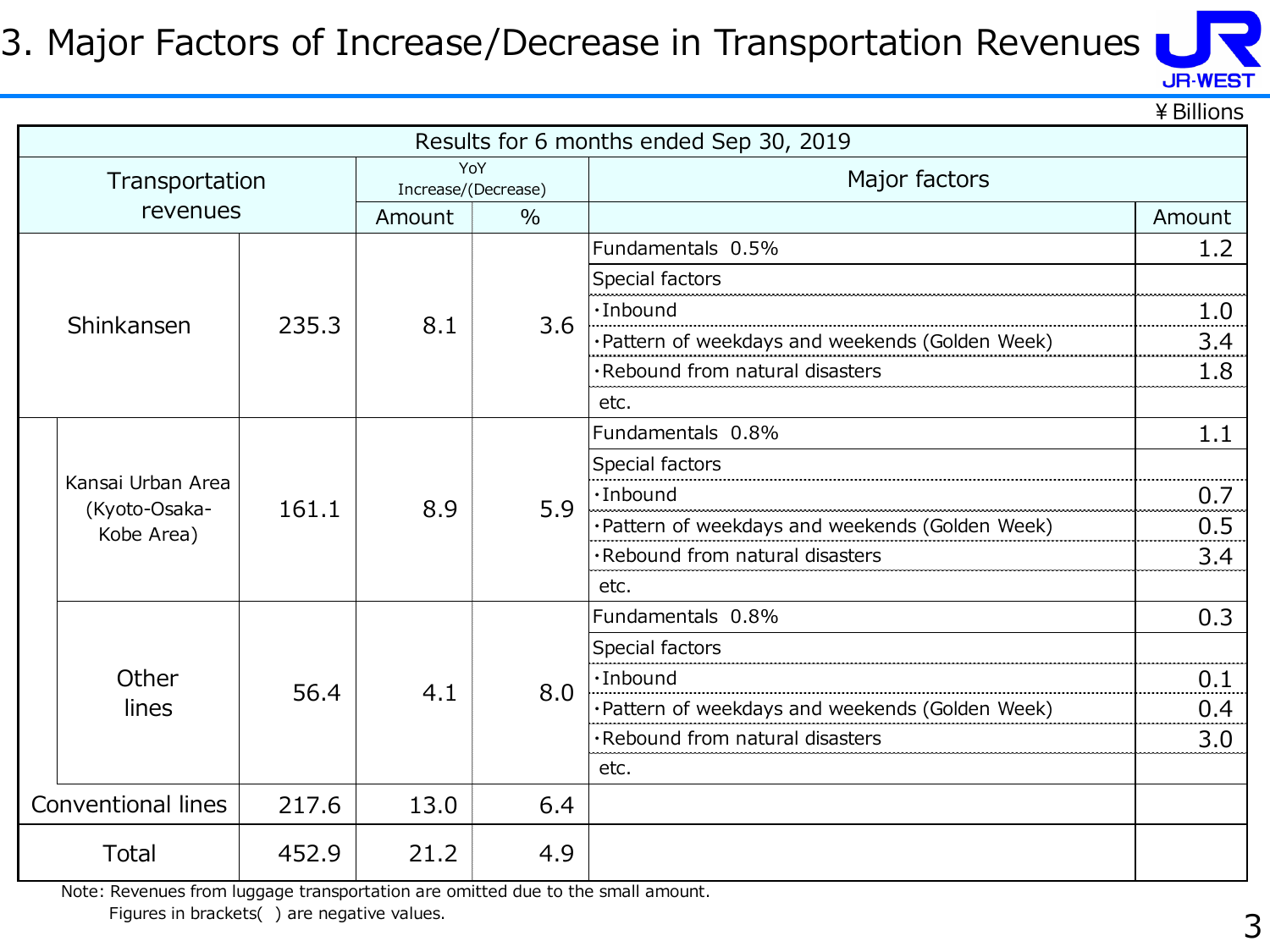#### 4. Transportation Revenues and Passenger-Kilometers

Transportation Revenues Passenger-Kilometers



|                                              |          |                                                        |                    |                                    |          | ¥ Billions   |          |                                                        |               |          | Millions of passenger-kilometers   |              |
|----------------------------------------------|----------|--------------------------------------------------------|--------------------|------------------------------------|----------|--------------|----------|--------------------------------------------------------|---------------|----------|------------------------------------|--------------|
|                                              |          | Results for 6 months ended Sep 30<br>$(4/1 \sim 9/30)$ |                    | 3 months (2Q)<br>$(7/1 \sim 9/30)$ |          |              |          | Results for 6 months ended Sep 30<br>$(4/1 \sim 9/30)$ |               |          | 3 months (2Q)<br>$(7/1 \sim 9/30)$ |              |
|                                              | FY2019.3 | FY2020.3                                               | YoY                | FY2019.3                           | FY2020.3 | YoY          | FY2019.3 | FY2020.3                                               | YoY           | FY2019.3 | FY2020.3                           | YoY          |
| Total                                        | 431.7    | 452.9                                                  | 21.2<br>4.9%       | 217.9                              | 229.6    | 11.6<br>5.4% | 29,742   | 30,984                                                 | 1,241<br>4.2% | 14,992   | 15,824                             | 832<br>5.6%  |
| Shinkansen                                   | 227.2    | 235.3                                                  | 8.1<br>3.6%        | 117.5                              | 120.3    | 2.8<br>2.4%  | 10,548   | 10,976                                                 | 427<br>4.1%   | 5,472    | 5,630                              | 157<br>2.9%  |
| <b>Commuter Passes</b>                       | 5.6      | 5.7                                                    | 0.1<br>2.2%        | 2.8                                | 2.8      | 0.0<br>2.4%  | 447      | 468                                                    | 21<br>4.7%    | 222      | 240                                | 18<br>8.2%   |
| Non-Commuter Passes                          | 221.5    | 229.6                                                  | 8.0<br>3.6%        | 114.6                              | 117.4    | 2.7<br>2.4%  | 10,101   | 10,507                                                 | 406<br>4.0%   | 5,250    | 5,390                              | 139<br>2.7%  |
| <b>Conventional Lines</b>                    | 204.5    | 217.6                                                  | 13.0<br>6.4%       | 100.4                              | 109.3    | 8.8<br>8.8%  | 19,194   | 20,008                                                 | 814<br>4.2%   | 9,519    | 10,194                             | 674<br>7.1%  |
| <b>Commuter Passes</b>                       | 72.0     | 72.0                                                   | (0.0)<br>$(0.1\%)$ | 35.6                               | 36.0     | 0.3<br>0.9%  | 11,751   | 12,037                                                 | 285<br>2.4%   | 5,753    | 6,099                              | 345<br>6.0%  |
| Non-Commuter Passes                          | 132.4    | 145.5                                                  | 13.1<br>9.9%       | 64.8                               | 73.3     | 8.5<br>13.1% | 7,442    | 7,971                                                  | 528<br>7.1%   | 3,765    | 4,094                              | 329<br>8.7%  |
| Kansai Urban Area<br>(Kyoto-Osaka-Kobe Area) | 152.2    | 161.1                                                  | 8.9<br>5.9%        | 74.6                               | 80.2     | 5.5<br>7.4%  | 15,079   | 15,642                                                 | 562<br>3.7%   | 7,468    | 7,917                              | 448<br>6.0%  |
| <b>Commuter Passes</b>                       | 59.4     | 59.4                                                   | (0.0)<br>0.0%      | 29.4                               | 29.6     | 0.1<br>0.7%  | 9,661    | 9,891                                                  | 229<br>2.4%   | 4,748    | 5,011                              | 263<br>5.6%  |
| Non-Commuter Passes                          | 92.7     | 101.7                                                  | 8.9<br>9.6%        | 45.2                               | 50.5     | 5.3<br>11.8% | 5,418    | 5,750                                                  | 332<br>6.1%   | 2,720    | 2,905                              | 184<br>6.8%  |
| Other Lines                                  | 52.2     | 56.4                                                   | 4.1<br>8.0%        | 25.8                               | 29.0     | 3.2<br>12.8% | 4,114    | 4,366                                                  | 252<br>6.1%   | 2,050    | 2,276                              | 226<br>11.0% |
| Commuter Passes                              | 12.6     | 12.6                                                   | (0.0)<br>$(0.3\%)$ | 6.1                                | 6.3      | 0.1<br>2.0%  | 2,089    | 2,145                                                  | 55<br>2.7%    | 1,005    | 1,087                              | 81<br>8.1%   |
| Non-Commuter Passes                          | 39.6     | 43.8                                                   | 4.2<br>10.6%       | 19.6                               | 22.7     | 3.1<br>16.1% | 2,024    | 2,221                                                  | 196<br>9.7%   | 1,044    | 1,188                              | 144<br>13.8% |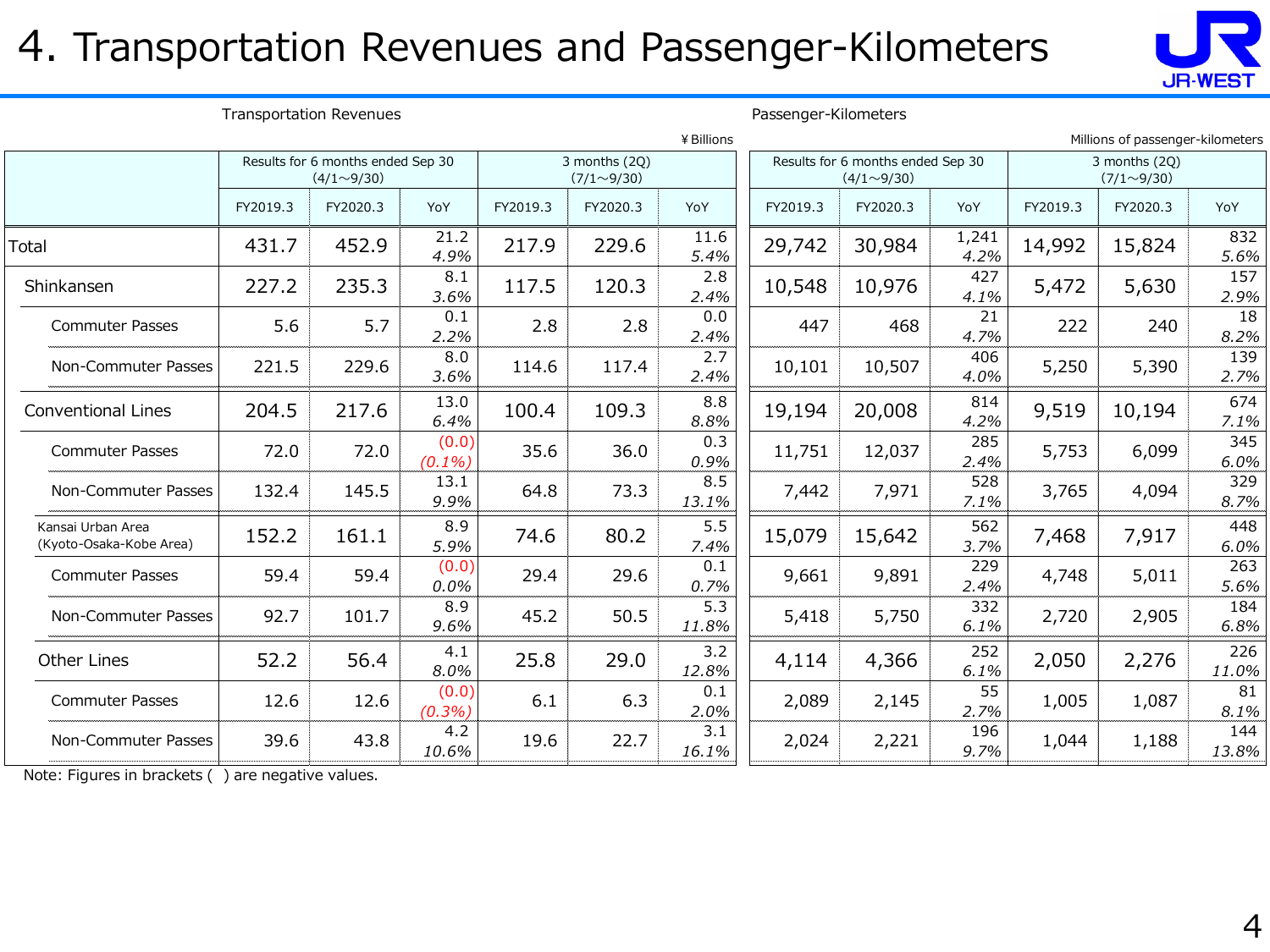#### 5. Major Factors of Increase/Decrease in Operating Expenses (Non-consolidated)



¥Billions

|                                  |       |                         |       | Results for 6 months ended Sep 30, 2019                                                                 |  |  |
|----------------------------------|-------|-------------------------|-------|---------------------------------------------------------------------------------------------------------|--|--|
| Item                             |       | YoY                     |       |                                                                                                         |  |  |
|                                  |       | Increase/<br>(Decrease) | $\%$  | Major factors (YoY)                                                                                     |  |  |
| Personnel costs                  | 107.5 | (0.6)                   | (0.6) | ·Decrease in overtime payments<br>·Difference in unit cost, etc.                                        |  |  |
| Energy costs                     | 23.5  | 1.3                     | 6.3   | ·Rebound from natural disasters<br>· Increase in adjustment amount for fuel cost, etc.                  |  |  |
| Maintenance<br>costs             | 64.2  | 0.9                     | 1.5   | · Increase in asset retirement cost, etc.                                                               |  |  |
| Miscellaneous<br>costs           | 97.0  | (0.9)                   | (1.0) | ·Rebound from expenditure for the substitute bus services due to<br>the torrential rains disaster, etc. |  |  |
| Rental Payments,<br>etc          | 14.0  | 0.5                     | 3.8   | Opening of all sections of Osaka Higashi Line, etc.                                                     |  |  |
| <b>Taxes</b>                     | 21.0  | 0.8                     | 4.2   |                                                                                                         |  |  |
| Depreciation and<br>amortization | 66.9  | 2.6                     | 4.1   | · Full-year effect of new assets in operation during fiscal 2019, etc.                                  |  |  |
| Total                            | 394.4 | 4.7                     | 1.2   |                                                                                                         |  |  |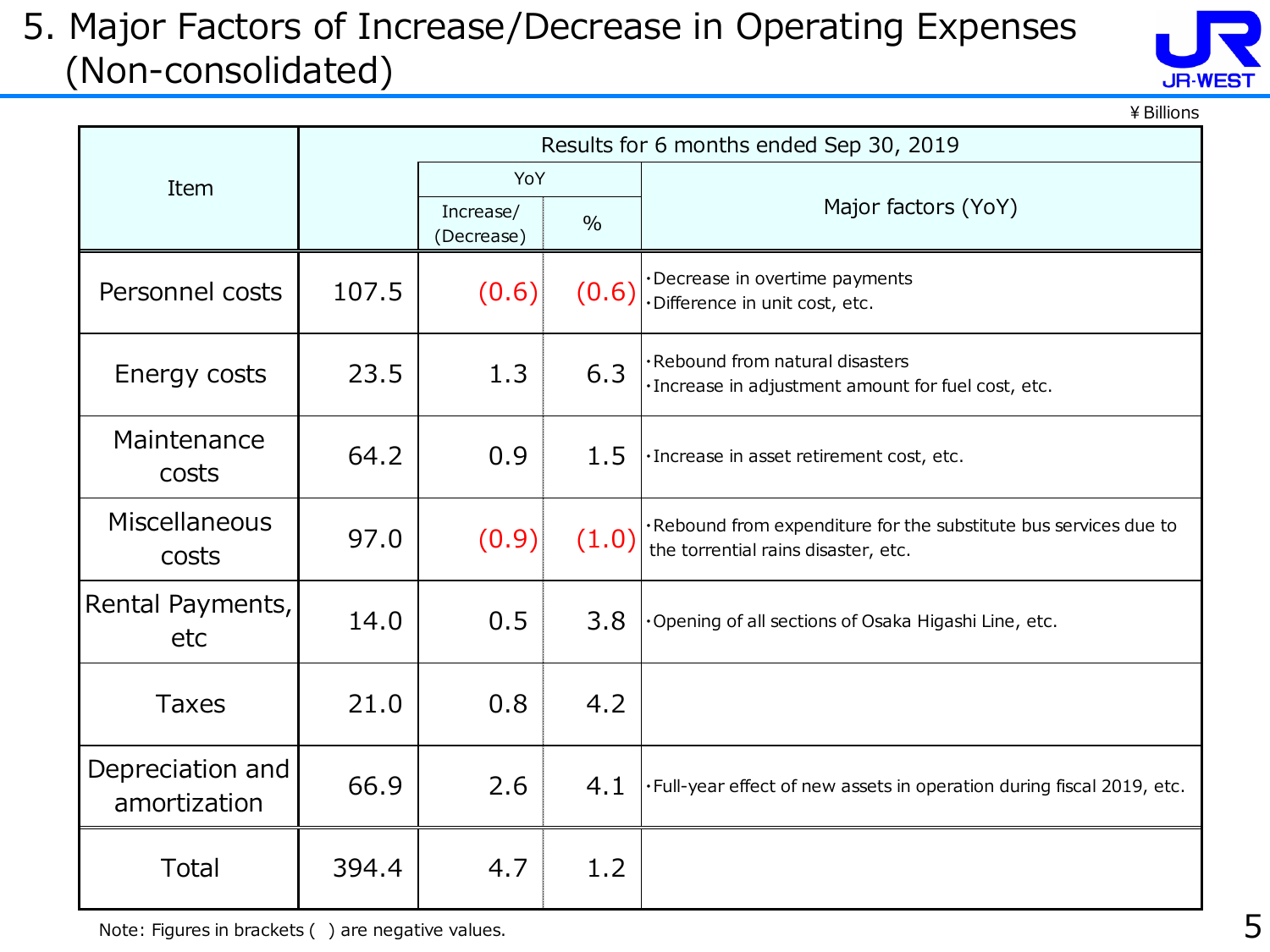### 6. Consolidated Financial Results



#### ¥Billions

|                                                                             | 6 months ended   | 6 months ended   | YoY                              |                   |  |
|-----------------------------------------------------------------------------|------------------|------------------|----------------------------------|-------------------|--|
|                                                                             | Sep 30,2018<br>A | Sep 30,2019<br>B | Increase/<br>(Decrease)<br>$B-A$ | $\%$<br>$1 - B/A$ |  |
|                                                                             |                  |                  |                                  |                   |  |
| <b>Operating Revenues</b>                                                   | 736.9            | 762.0            | 25.0                             | 3.4               |  |
| <b>Operating Expenses</b>                                                   | 623.6            | 633.1            | 9.4                              | 1.5               |  |
| Operating Income                                                            | 113.3            | 128.8            | 15.5                             | 13.7              |  |
| Non-operating revenues and expenses, net                                    | (7.4)            | (7.2)            | 0.2                              | (3.3)             |  |
| Non-operating revenues                                                      | 3.3              | 2.9              | (0.3)                            |                   |  |
| Non-operating expenses                                                      | 10.8             | 10.2             | (0.6)                            |                   |  |
| Recurring Profit                                                            | 105.8            | 121.6            | 15.8                             | 14.9              |  |
| Extraordinary profit and loss, net                                          | (22.7)           | (2.4)            | 20.3                             |                   |  |
| Extraordinary profit                                                        | 9.2              | 3.9              | (5.2)                            |                   |  |
| Extraordinary loss                                                          | 31.9             | 6.3              | (25.6)                           |                   |  |
| Profit attributable to owners of parent                                     | 56.4             | 80.4             | 24.0                             | 42.5              |  |
| Comprehensive Income<br>Note: Figures in brackets (<br>are negative values. | 58.4             | 81.6             | 23.1                             | 39.6              |  |

6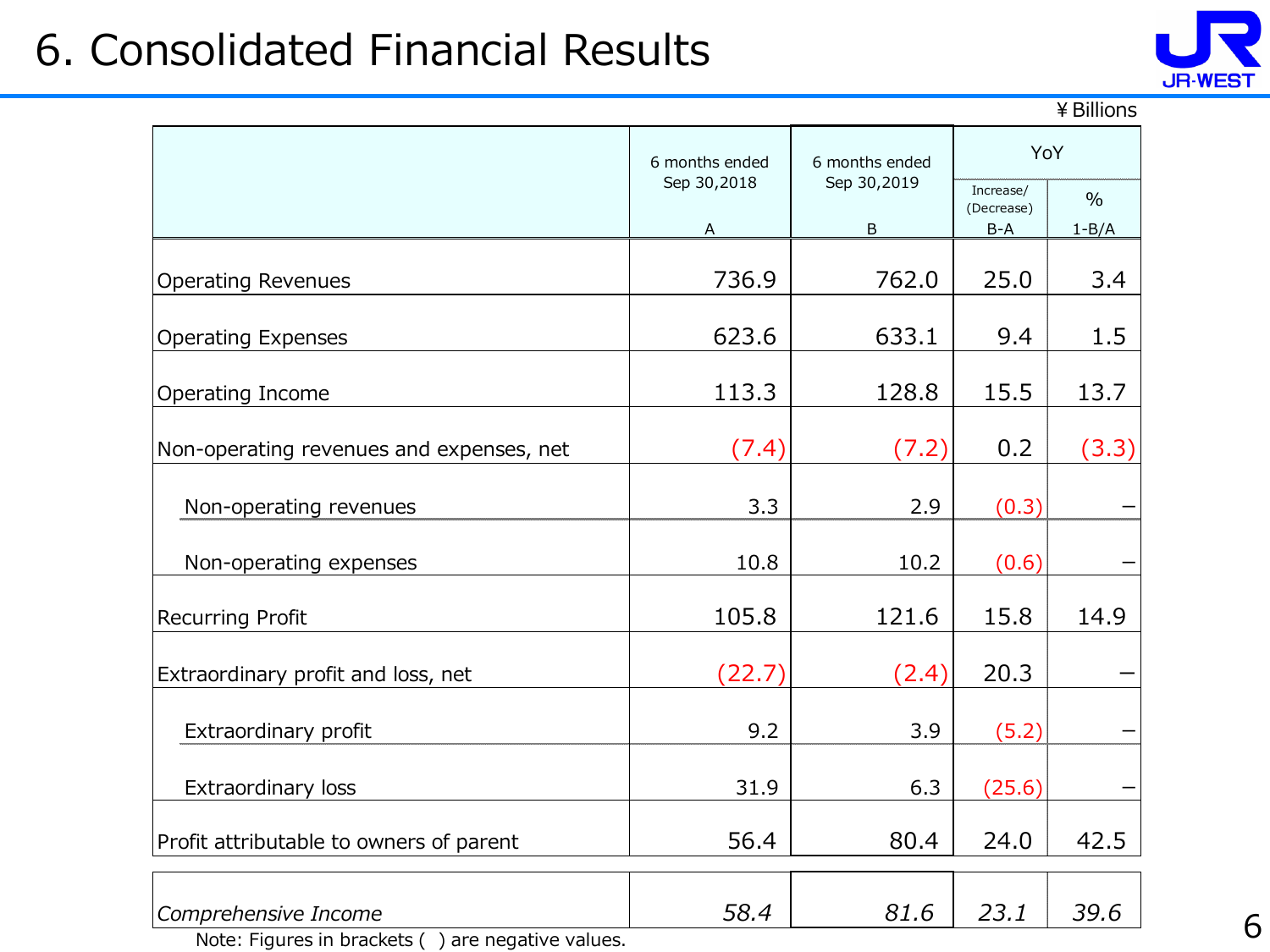### 7. Consolidated Financial Results (Segment Information)



|                                                                |                                    |                                    |                                       | ¥ Billions                 |
|----------------------------------------------------------------|------------------------------------|------------------------------------|---------------------------------------|----------------------------|
|                                                                | 6 months ended<br>Sep 30,2018<br>A | 6 months ended<br>Sep 30,2019<br>B | YoY<br>Increase/<br>(Decrease)<br>B-A | $\frac{0}{0}$<br>$1 - B/A$ |
| Operating Revenues <sup>*1</sup>                               | 736.9                              | 762.0                              | 25.0                                  | 3.4                        |
| Transportation                                                 | 471.3                              | 491.0                              | 19.6                                  | 4.2                        |
| Retail                                                         | 119.6                              | 116.5                              | (3.0)                                 | (2.5)                      |
| Sales of goods and food services                               | 83.8                               | 80.4                               | (3.4)                                 | (4.1)                      |
| [Accommodation-oriented budget hotels](restated) <sup>*2</sup> | [6.2]                              | [7.6]                              | $[1.3]$                               | [22.1]                     |
| Department stores                                              | 31.5                               | 31.8                               | 0.3                                   | 1.1                        |
| Real estate                                                    | 69.2                               | 74.0                               | 4.8                                   | 7.1                        |
| Shopping center                                                | 30.0                               | 30.8                               | 0.8                                   | 2.7                        |
| Real estate lease and sale                                     | 38.1                               | 42.3                               | 4.1                                   | 10.9                       |
| [Real estate sale](restated)                                   | [15.9]                             | [18.2]                             | [2.3]                                 | [14.5]                     |
| Other businesses                                               | 76.8                               | 80.3                               | 3.5                                   | 4.6                        |
| Hotel                                                          | 16.5                               | 19.4                               | 2.8                                   | 17.3                       |
| Nippon Travel Agency                                           | 18.4                               | 19.8                               | 1.3                                   | 7.4                        |
| Operating Income <sup>*1</sup>                                 | 113.3                              | 128.8                              | 15.5                                  | 13.7                       |
| Transportation                                                 | 87.8                               | 103.1                              | 15.3                                  | 17.4                       |
| Retail                                                         | 2.9                                | 3.1                                | 0.1                                   | 5.1                        |
| Sales of goods and food services                               | 2.6                                | 2.6                                | (0.0)                                 | (0.5)                      |
| Department stores                                              | 0.1                                | 0.1                                | 0.0                                   | 9.1                        |
| Real estate                                                    | 18.2                               | 19.1                               | 0.8                                   | 4.9                        |
| Shopping center                                                | 4.7                                | 4.5                                | (0.2)                                 | (5.1)                      |
| Real estate lease and sale                                     | 10.6                               | 10.6                               | 0.0                                   | 0.4                        |
| Other businesses                                               | 2.9                                | 2.3                                | (0.5)                                 | (20.5)                     |
| Hotel                                                          | 0.0                                | (0.1)                              | (0.1)                                 |                            |
| Nippon Travel Agency                                           | (0.6)                              | 0.0                                | 0.7                                   |                            |

Note: Figures in brackets ( ) are negative values.

\*1 The breakdowns of operating revenues and operating income by each segment are the sums of those of major subsidiaries.

\*2 Figures in brackets 【 】 are the sales of accommodation-oriented budget hotel, "VIA INN", sales, excluding Shimonoseki (unconsolidated), Asakusa (other businesses segment), and Hiroshima Kanayamacho (other businesses segment) locations.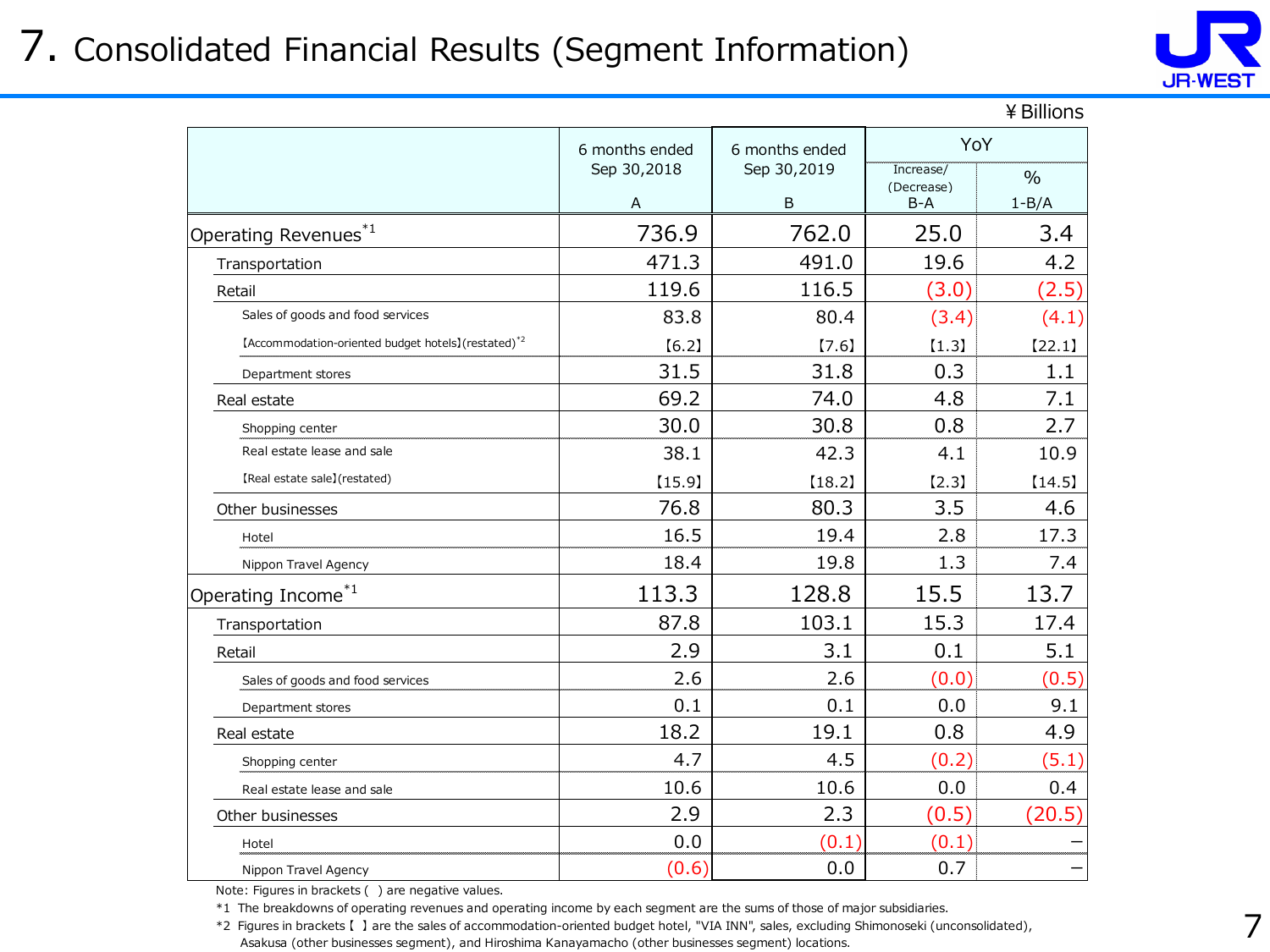#### 8. Major Factors of Increase/Decrease in Each Segment



 $\angle$  Billions

|                         |                      |                           | Results for 6 months ended Sep 30, 2019 |                         |               |                                                                                                                      |  |  |
|-------------------------|----------------------|---------------------------|-----------------------------------------|-------------------------|---------------|----------------------------------------------------------------------------------------------------------------------|--|--|
|                         |                      |                           |                                         |                         | YoY           |                                                                                                                      |  |  |
|                         |                      |                           |                                         | Increase/<br>(Decrease) | $\frac{0}{0}$ | Major factors (YoY)                                                                                                  |  |  |
|                         | Sales of goods       | <b>Operating Revenues</b> | 80.4                                    | (3.4)                   | (4.1)         | .Change in the method of recording revenues due to<br>a change in the contracts with tenant stores in stations, etc. |  |  |
| Retail                  | and food services    | Operating Income          | 2.6                                     | (0.0)                   | (0.5)         |                                                                                                                      |  |  |
|                         |                      | <b>Operating Revenues</b> | 31.8                                    | 0.3                     | 1.1           |                                                                                                                      |  |  |
|                         | Department stores    | Operating Income          | 0.1                                     | 0.0                     | 9.1           |                                                                                                                      |  |  |
|                         | Shopping center      | Operating Revenues        | 30.8                                    | 0.8                     | 2.7           | ·Full-year contribution from<br>the Kyoto renovation opening, etc.                                                   |  |  |
| Real estate             |                      | Operating Income          | 4.5                                     | (0.2)                   | (5.1)         |                                                                                                                      |  |  |
|                         | Real estate lease    | <b>Operating Revenues</b> | 42.3                                    | 4.1                     |               | $10.9$ $\cdot$ Increase in number of residences sold, etc.                                                           |  |  |
|                         | and sale             | Operating Income          | 10.6                                    | 0.0                     | 0.4           |                                                                                                                      |  |  |
|                         | Hotel                | <b>Operating Revenues</b> | 19.4                                    | 2.8                     | 17.3          | ·New opening of HOTEL VISCHIO KYOTO<br>·New consolidation of Nara Hotel Co., Ltd., etc.                              |  |  |
| <b>Other Businesses</b> |                      | Operating Income          | (0.1)                                   | (0.1)                   |               |                                                                                                                      |  |  |
|                         |                      | <b>Operating Revenues</b> | 19.8                                    | 1.3                     | 7.4           |                                                                                                                      |  |  |
|                         | Nippon travel agency | Operating Income          | 0.0                                     | 0.7                     |               | ·Favorable results during Golden Week period, etc                                                                    |  |  |

Note: Figures in brackets ( ) are negative values.

 $*$  Operating revenues are the revenues from third parties ( = customers).

The breakdowns of operating revenues by each segment are the sums of revenues of major subsidiaries.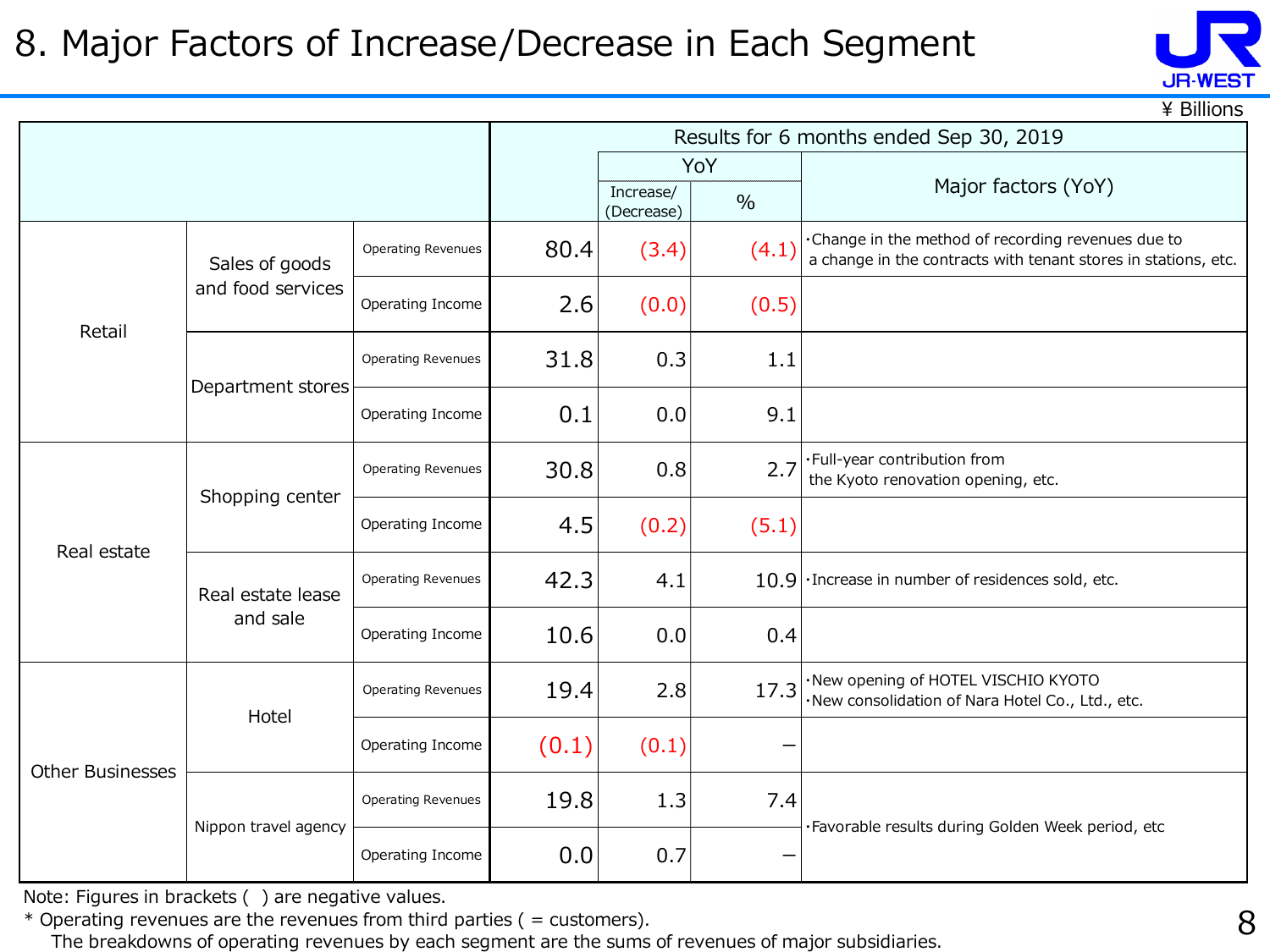#### 9. Consolidated Financial Situation and Statement Cash Flows



|                                        |                         |                       | ¥ Billions                                   |
|----------------------------------------|-------------------------|-----------------------|----------------------------------------------|
|                                        | As of March 31,<br>2019 | As of Sep 30,<br>2019 | <b>Difference</b><br>increase/<br>(decrease) |
|                                        | A                       | B                     | $B-A$                                        |
| Assets                                 | 3,237.5                 | 3,213.5               | (24.0)                                       |
| Liabilities                            | 2,057.7                 | 1,977.5               | (80.2)                                       |
| Net assets                             | 1,179.8                 | 1,235.9               | 56.1                                         |
| Balance of Long-term Debt and Payables | 1,064.0                 | 1,033.4               | (30.5)                                       |
| [Average interest rate (%) ]           | [1.81]                  | [1.80]                | [(0.01)]                                     |
| Shinkansen Purchase Liability          | 102.9                   | 102.4                 | (0.4)                                        |
| [Average interest rate (%) ]           | [6.55]                  | [6.55]                | $[-1]$                                       |
| <b>Bonds</b>                           | 569.9                   | 554.9                 | (14.9)                                       |
| [Average interest rate (%) ]           | [1.51]                  | [1.49]                | [(0.02)]                                     |
| Equity ratio $(\%)$                    | 33.3                    | 35.3                  | 2.0                                          |
| Net assets per share $(4)$             | 5,612.63                | 5,929.53              | 316.90                                       |

|                                                    | 6 months ended<br>Sep 30,2018<br>$\mathsf{A}$ | 6 months ended<br>Sep 30,2019<br>B | YoY<br>increase/<br>(decrease)<br>B-A |
|----------------------------------------------------|-----------------------------------------------|------------------------------------|---------------------------------------|
| Cash flows from operating activities               | 93.5                                          | 107.8                              | 14.2                                  |
| Cash flows from investing activities               | (81.0)                                        | (93.3)                             | (12.3)                                |
| Free cash flows                                    | 12.5                                          | 14.4                               | 1.9                                   |
| Cash flows from financing activities               | 21.2                                          | (56.5)                             | (77.8)                                |
| Change in cash and cash equivalents, net           | 33.7                                          | (42.7)                             | (76.5)                                |
| Cash and cash equivalents at the end of the period | 135.2                                         | 93.7                               | (41.4)                                |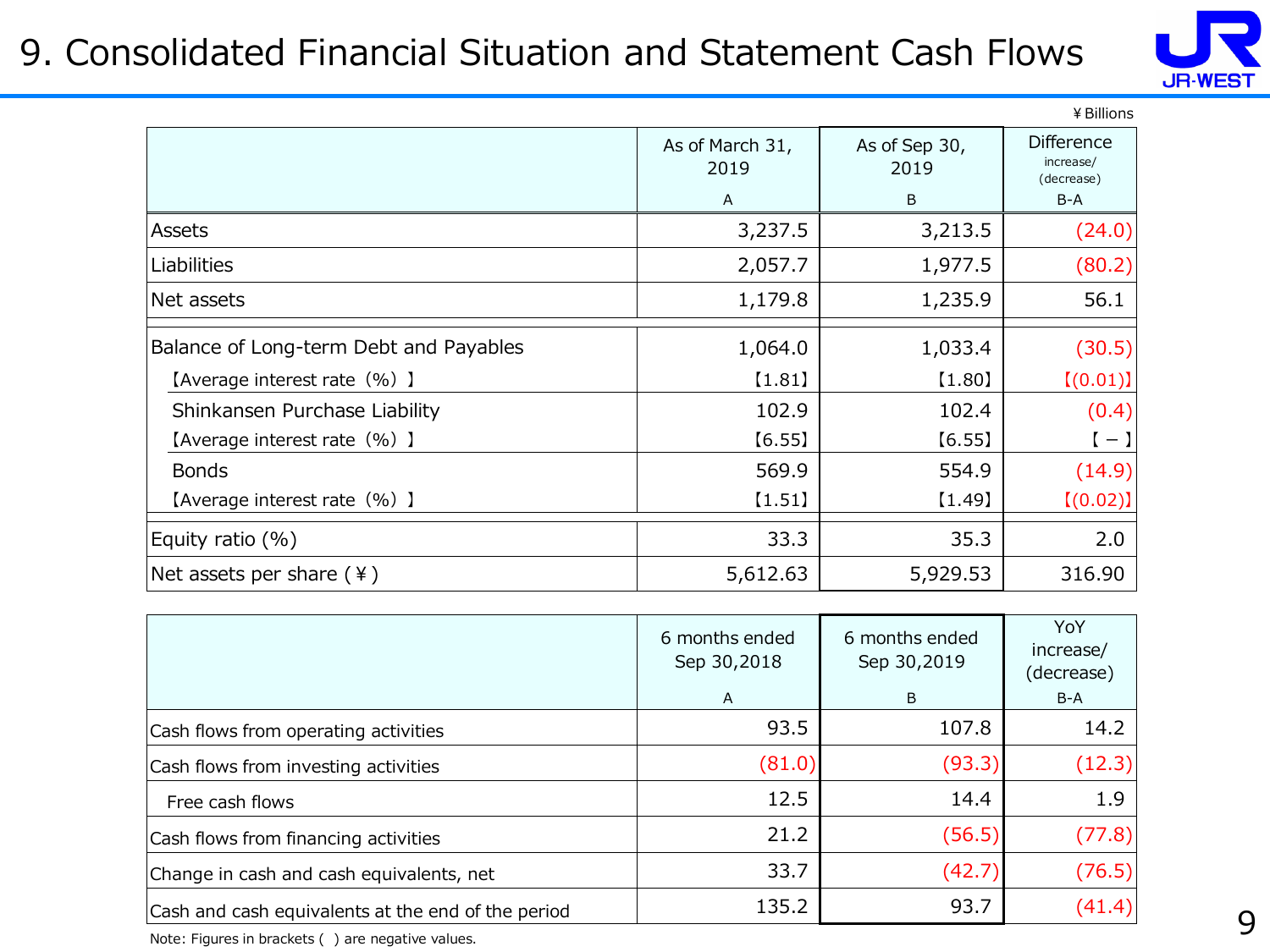### 10. Non-Consolidated Financial Forecasts



¥Billions

|                                          | Results  | YoY<br>Forecasts FY2020.3 |              |                         | Difference<br>between the<br>forecasts |                         |
|------------------------------------------|----------|---------------------------|--------------|-------------------------|----------------------------------------|-------------------------|
|                                          | FY2019.3 | As of July 30             | As of Oct 28 | Increase/<br>(Decrease) | $\frac{9}{6}$                          | Increase/<br>(Decrease) |
|                                          | A        | B.                        | $\subset$    | $C-A$                   | $1-C/A$                                | $C - B$                 |
| <b>Operating Revenues</b>                | 980.9    | 1001.0                    | 1005.0       | 24.0                    | 2.5                                    | 4.0                     |
| Transportation revenues                  | 873.4    | 895.0                     | 899.0        | 25.5                    | 2.9                                    | 4.0                     |
| Other                                    | 107.4    | 106.0                     | 106.0        | (1.4)                   | (1.3)                                  |                         |
| <b>Operating Expenses</b>                | 830.1    | 849.5                     | 849.5        | 19.3                    | 2.3                                    |                         |
| Personnel costs                          | 215.8    | 217.5                     | 216.5        | 0.6                     | 0.3                                    | (1.0)                   |
| Non personnel costs                      | 416.6    | 425.5                     | 427.5        | 10.8                    | 2.6                                    | 2.0                     |
| Energy costs                             | 45.2     | 47.5                      | 46.5         | 1.2                     | 2.7                                    | (1.0)                   |
| Maintenance costs                        | 164.0    | 170.5                     | 169.5        | 5.4                     | 3.3                                    | (1.0)                   |
| Miscellaneous costs                      | 207.3    | 207.5                     | 211.5        | 4.1                     | 2.0                                    | 4.0                     |
| Rental payments, etc.                    | 27.2     | 28.5                      | 28.5         | 1.2                     | 4.6                                    |                         |
| <b>Taxes</b>                             | 36.0     | 37.0                      | 37.0         | 0.9                     | 2.6                                    |                         |
| Depreciation                             | 134.3    | 141.0                     | 140.0        | 5.6                     | 4.2                                    | (1.0)                   |
| Operating Income                         | 150.7    | 151.5                     | 155.5        | 4.7                     | 3.2                                    | 4.0                     |
| Non-operating revenues and expenses, net | (14.2)   | (14.0)                    | (13.0)       | 1.2                     | (8.7)                                  | 1.0                     |
| Non-operating revenues                   | 7.5      | 7.0                       | 7.5          | (0.0)                   |                                        | 0.5                     |
| Non-operating expenses                   | 21.7     | 21.0                      | 20.5         | (1.2)                   |                                        | (0.5)                   |
| Recurring Profit                         | 136.4    | 137.5                     | 142.5        | 6.0                     | 4.4                                    | 5.0                     |
| Extraordinary profit and loss, net       | (20.6)   | (1.5)                     | (4.5)        | 16.1                    |                                        | (3.0)                   |
| Extraordinary profit                     | 27.6     |                           |              |                         |                                        |                         |
| Extraordinary loss                       | 48.2     |                           |              |                         |                                        |                         |
| Net Income                               | 80.6     | 95.0                      | 96.5         | 15.8                    | 19.7                                   | 1.5                     |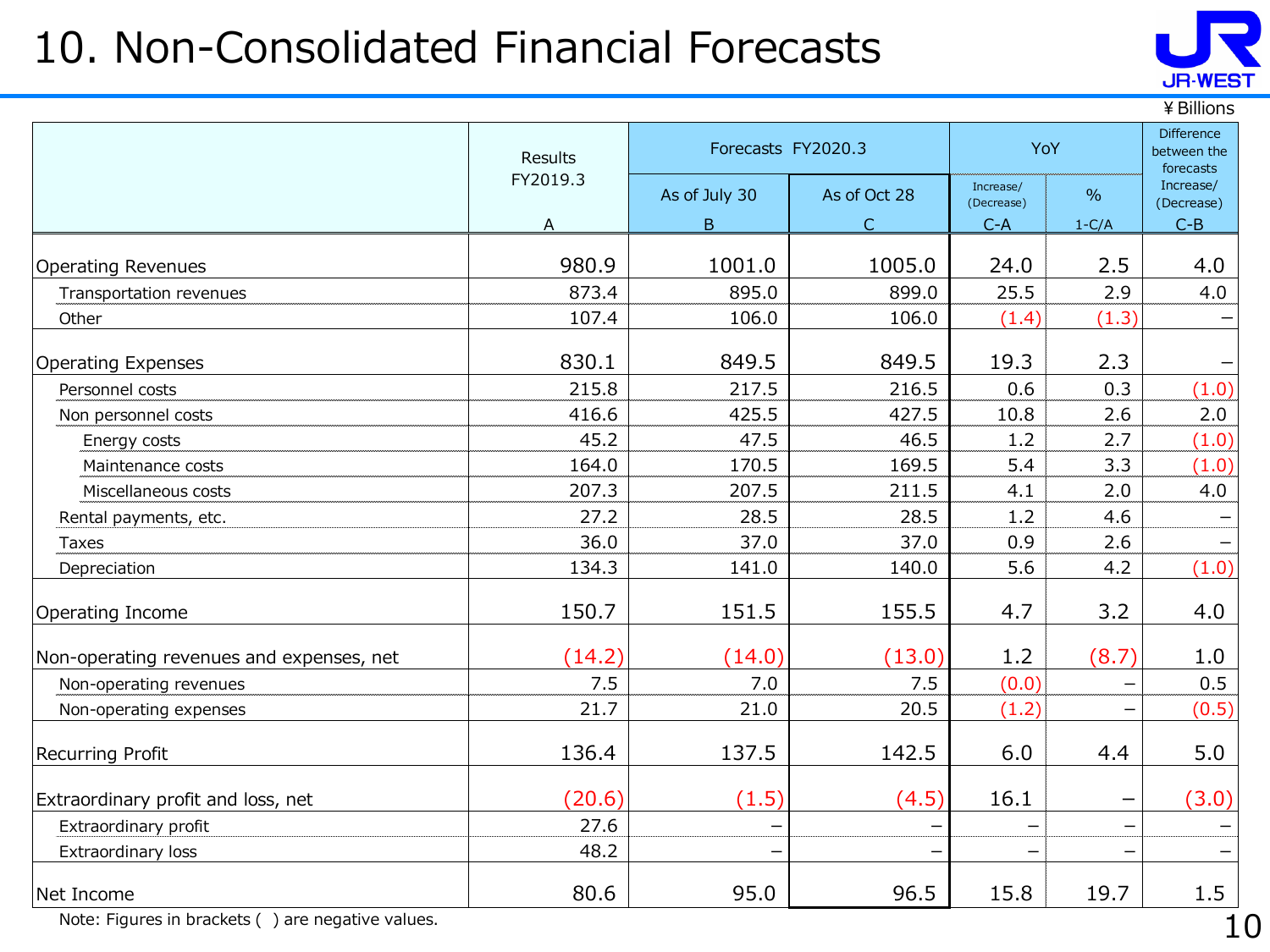### 11. Transportation Revenue Forecasts



¥Billions

|                             |       |                |                            | Forecasts FY2020.3                              |        |                                          |  |
|-----------------------------|-------|----------------|----------------------------|-------------------------------------------------|--------|------------------------------------------|--|
| Transportation              |       |                | YoY<br>Increase/(Decrease) | Major factors                                   |        | Difference from the<br>previous forecast |  |
| revenues                    |       | $\%$<br>Amount |                            |                                                 | Amount | Increase/(Decrease)                      |  |
|                             |       |                |                            | Fundamental trend 0.5%                          | 2.2    |                                          |  |
|                             |       |                |                            | Special factors                                 |        |                                          |  |
|                             |       |                |                            | ·Inbound                                        | 2.2    |                                          |  |
| Shinkansen                  | 466.9 | 9.8            | 2.2                        | ·Pattern of weekdays and weekends (Golden Week) | 3.9    | 0.2                                      |  |
|                             |       |                |                            | ·Rebound from natural disasters                 | 1.8    |                                          |  |
|                             |       |                |                            | ·Leap year effect                               | 1.0    |                                          |  |
|                             |       |                |                            | ·Typhoon No.19 (Hagibis), etc.                  | (2.4)  |                                          |  |
|                             |       |                |                            | etc.                                            |        |                                          |  |
|                             |       |                |                            | Fundamental trend 0.3%                          | 0.9    |                                          |  |
|                             |       |                |                            | Special factors                                 |        | 2.6                                      |  |
| Kansai Urban                |       |                |                            | ·Inbound                                        | 2.0    |                                          |  |
| Area                        | 319.4 | 11.2           | 3.7                        | ·Pattern of weekdays and weekends (Golden Week) | 0.6    |                                          |  |
| (Kyoto-Osaka-<br>Kobe Area) |       |                |                            | ·Rebound from natural disasters                 | 3.4    |                                          |  |
|                             |       |                |                            | ·Leap year effect                               | 0.4    |                                          |  |
|                             |       |                |                            | ·Typhoon No.19 (Hagibis), etc.                  | (0.4)  |                                          |  |
|                             |       |                |                            | etc.                                            |        |                                          |  |
|                             |       |                |                            | Fundamental trend 0.1%                          | 0.1    |                                          |  |
|                             |       |                |                            | Special factors                                 |        |                                          |  |
|                             |       |                |                            | ·Inbound                                        | 0.2    |                                          |  |
| Other                       | 112.5 | 4.3            | 4.0                        | ·Pattern of weekdays and weekends (Golden Week) | 0.4    | 1.0                                      |  |
| lines                       |       |                |                            | ·Rebound from natural disasters                 | 3.1    |                                          |  |
|                             |       |                |                            | ·Leap year effect                               | 0.2    |                                          |  |
|                             |       |                |                            | ·Typhoon No.19 (Hagibis), etc.                  | (0.0)  |                                          |  |
|                             |       |                |                            | etc.                                            |        |                                          |  |
| Conventional lines          | 432.0 | 15.6           | 3.8                        |                                                 |        | 3.7                                      |  |
| Total                       | 899.0 | 25.5           | 2.9                        |                                                 |        | 4.0                                      |  |

Note: Revenues from luggage transportation are omitted due to the small amount.

Figures in brackets ( ) are negative values.

11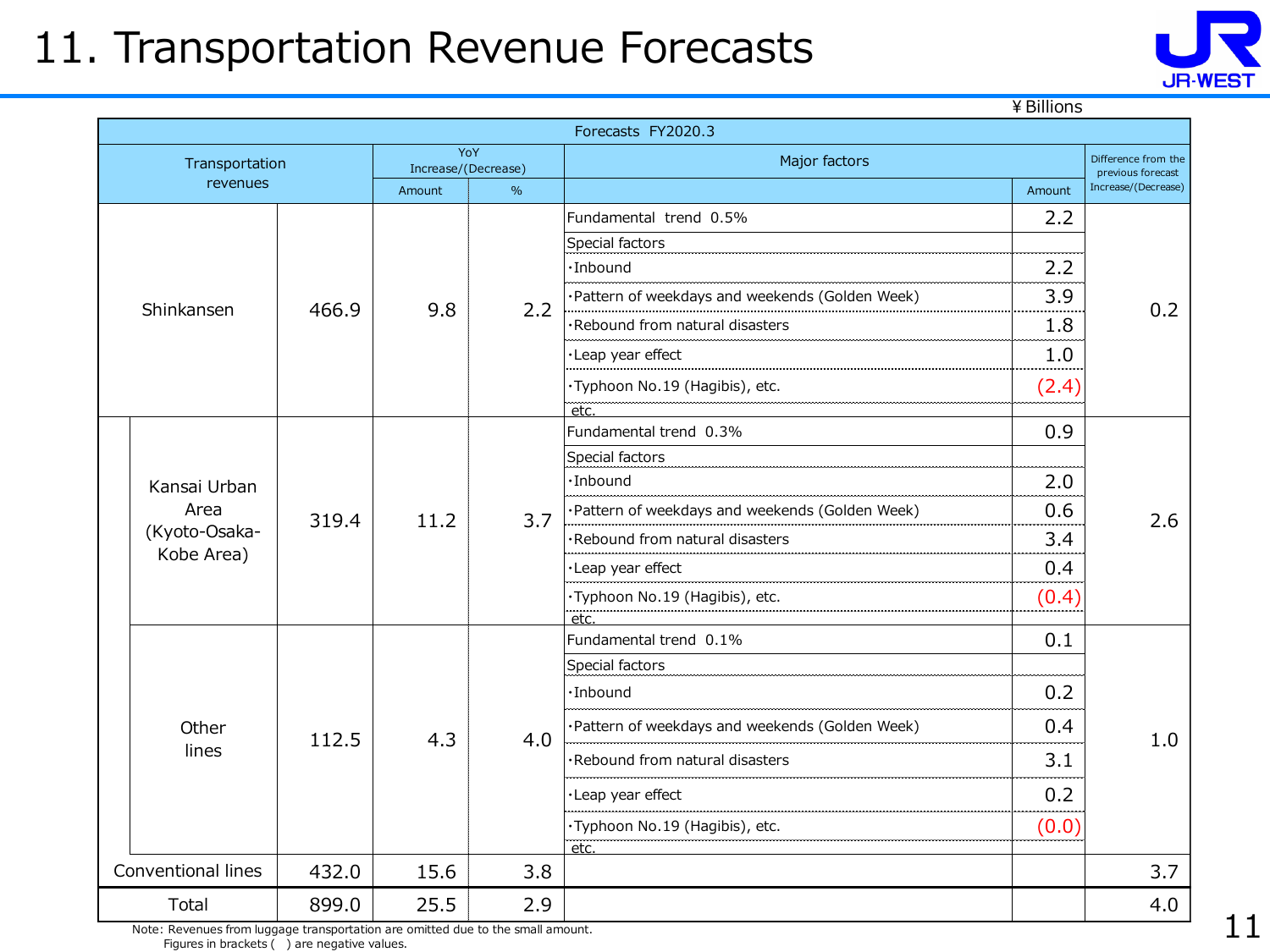#### 12. Operating Expenses Forecasts (Non-Consolidated) **JR-WEST**

¥Billions

|                                  |                    |                          |     |                                                                                               | בו וטווווש +                                                    |  |  |
|----------------------------------|--------------------|--------------------------|-----|-----------------------------------------------------------------------------------------------|-----------------------------------------------------------------|--|--|
|                                  | Forecasts FY2020.3 |                          |     |                                                                                               |                                                                 |  |  |
| Item                             |                    | YoY<br>Increase/<br>$\%$ |     | Major factors (YoY)                                                                           | Difference from the<br>previous forecast<br>Increase/(Decrease) |  |  |
|                                  |                    | (Decrease)               |     |                                                                                               |                                                                 |  |  |
| Personnel costs                  | 216.5              | 0.6                      | 0.3 | · Improved employment conditions for<br>senior employees (rehired) / contract employees, etc. | (1.0)                                                           |  |  |
| Energy costs                     | 46.5               | 1.2                      | 2.7 | ·Rebound from natural disasters, etc.                                                         | (1.0)                                                           |  |  |
| Maintenance<br>costs             | 169.5              | 5.4                      | 3.3 | · Increased fluctuation in periodic inspection and maintenance, etc.                          | (1.0)                                                           |  |  |
| Miscellaneous<br>costs           | 211.5              | 4.1                      | 2.0 | · Increase in system-related costs<br>· Increase in survey cost, etc.                         | 4.0                                                             |  |  |
| Rental Payments,<br>etc          | 28.5               | 1.2                      | 4.6 | Opening of all sections of Osaka Higashi Line, etc.                                           |                                                                 |  |  |
| Taxes                            | 37.0               | 0.9                      | 2.6 |                                                                                               |                                                                 |  |  |
| Depreciation and<br>amortization | 140.0              | 5.6                      | 4.2 | · Full-year effect of new assets in operation during fiscal 2019, etc.                        | (1.0)                                                           |  |  |
| Total                            | 849.5              | 19.3                     | 2.3 |                                                                                               | —                                                               |  |  |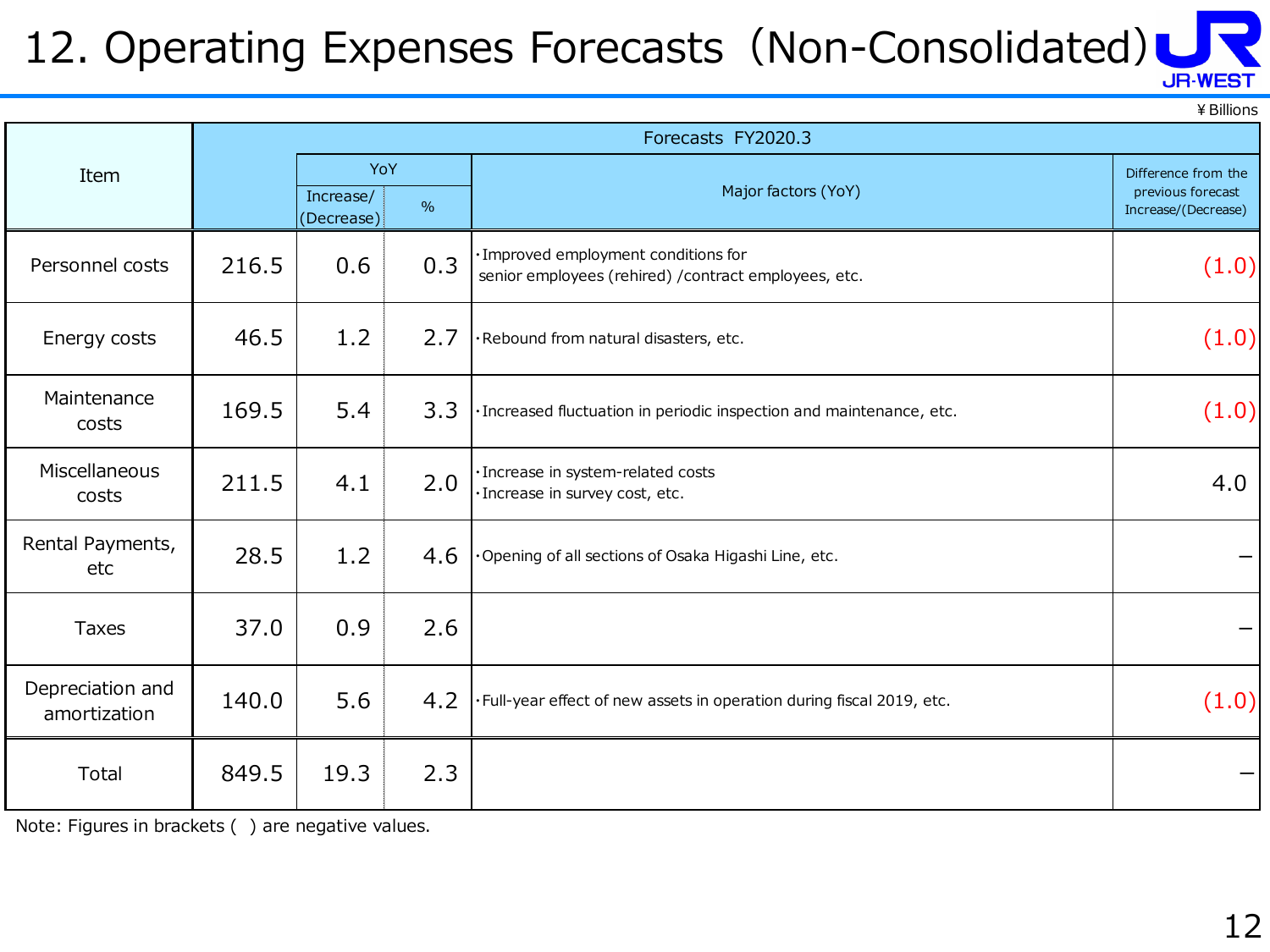### 13. Consolidated Financial Forecasts



¥Billions

|                                          | Results                               | Forecasts FY2020.3 |                              | YoY                                                          |       | Difference<br>between the<br>forecasts |  |
|------------------------------------------|---------------------------------------|--------------------|------------------------------|--------------------------------------------------------------|-------|----------------------------------------|--|
|                                          | FY2019.3<br>$\boldsymbol{\mathsf{A}}$ | As of July 30<br>B | As of Oct 28<br>$\mathsf{C}$ | Increase/<br>$\frac{0}{0}$<br>(Decrease)<br>$1-C/A$<br>$C-A$ |       | Increase/<br>(Decrease)<br>$C-B$       |  |
| <b>Operating Revenues</b>                | 1,529.3                               | 1,557.5            | 1,570.0                      | 40.6                                                         | 2.7   | 12.5                                   |  |
| <b>Operating Expenses</b>                | 1,332.3                               | 1,359.5            | 1,368.0                      | 35.6                                                         | 2.7   | 8.5                                    |  |
| Operating Income                         | 196.9                                 | 198.0              | 202.0                        | 5.0                                                          | 2.6   | 4.0                                    |  |
| Non-operating revenues and expenses, net | (13.6)                                | (13.5)             | (12.5)                       | 1.1                                                          | (8.2) | 1.0                                    |  |
| Non-operating revenues                   | 9.4                                   | 8.9                | 9.4                          | (0.0)                                                        |       | 0.5                                    |  |
| Non-operating expenses                   | 23.0                                  | 22.4               | 21.9                         | (1.1)                                                        |       | (0.5)                                  |  |
| Recurring Profit                         | 183.3                                 | 184.5              | 189.5                        | 6.1                                                          | 3.4   | 5.0                                    |  |
| Extraordinary profit and loss, net       | (26.1)                                | (6.0)              | (9.0)                        | 17.1                                                         | —     | (3.0)                                  |  |
| Extraordinary profit                     | 29.0                                  |                    |                              |                                                              | —     |                                        |  |
| Extraordinary loss                       | 55.2                                  |                    |                              |                                                              |       |                                        |  |
| Profit attributable to owners of parent  | 102.7                                 | 118.5              | 120.0                        | 17.2                                                         | 16.8  | 1.5                                    |  |
| Net income per share(\)                  | 533.31                                | 616.06             | 626.82                       |                                                              |       |                                        |  |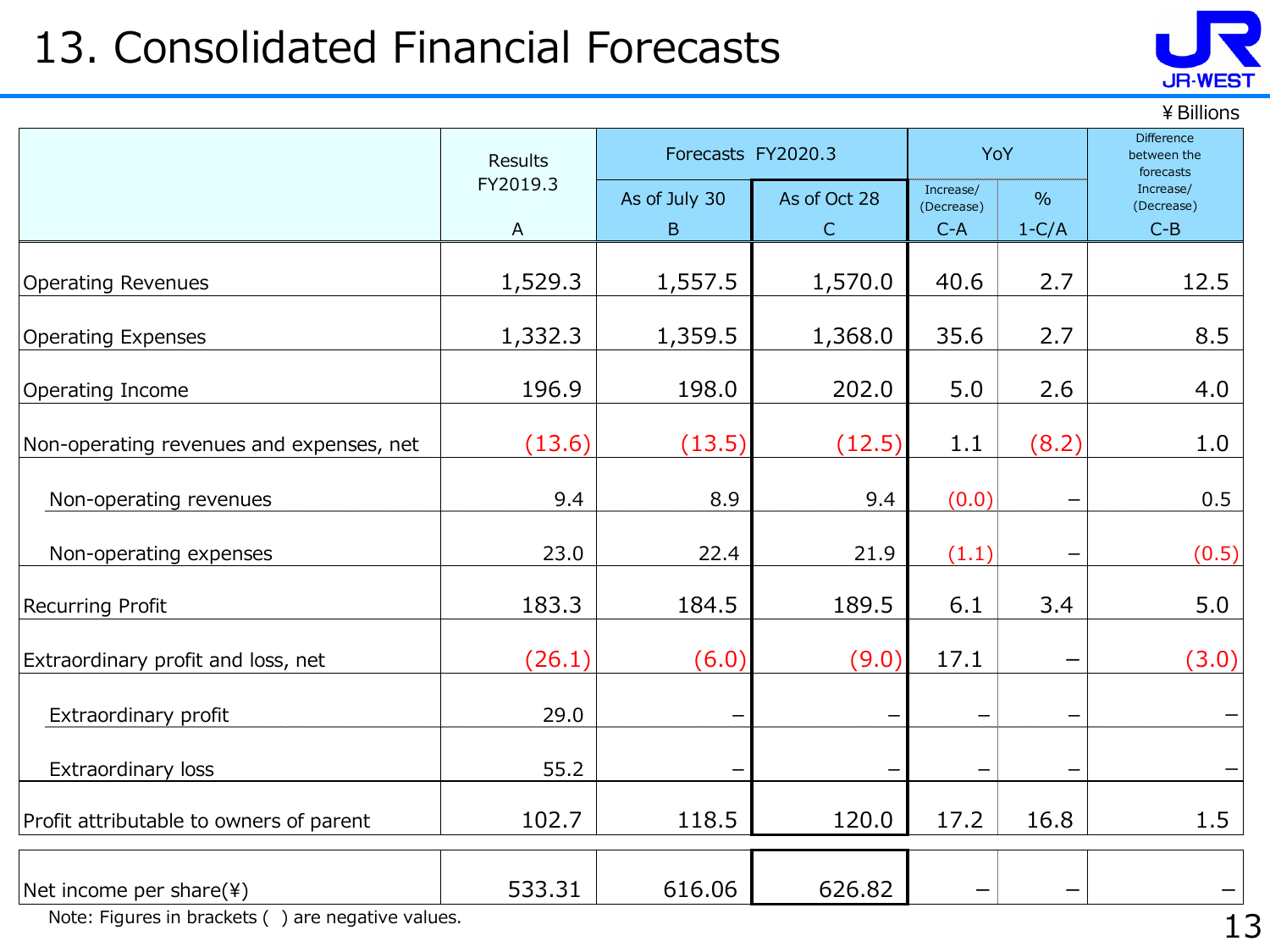### 14. Consolidated Financial Forecasts (Segment Information)



¥Billions

|                                                                | Results  | Forecasts FY2020.3 |              | YoY                     |               | <b>Difference</b><br>between the<br>forecasts |
|----------------------------------------------------------------|----------|--------------------|--------------|-------------------------|---------------|-----------------------------------------------|
|                                                                | FY2019.3 | As of July 30      | As of Oct 28 | Increase/<br>(Decrease) | $\frac{0}{0}$ | Increase/<br>(Decrease)                       |
|                                                                | A        | B                  | C            | $C-A$                   | $1-C/A$       | $C-B$                                         |
| Operating Revenues*1                                           | 1,529.3  | 1,557.5            | 1,570.0      | 40.6                    | 2.7           | 12.5                                          |
| Transportation                                                 | 953.9    | 974.2              | 978.2        | 24.2                    | 2.5           | 4.0                                           |
| Retail                                                         | 245.5    | 237.7              | 237.7        | (7.8)                   | (3.2)         |                                               |
| Sales of goods and food services                               | 170.0    | 156.0              | 159.0        | (11.0)                  | (6.5)         | 3.0                                           |
| [Accommodation-oriented budget hotels](restated) <sup>*2</sup> | [13.1]   | [16.6]             | [16.6]       | [3.5]                   | [26.7]        | $[-]$                                         |
| Department stores                                              | 67.1     | 72.5               | 69.5         | 2.3                     | 3.6           | (3.0)                                         |
| Real estate                                                    | 148.5    | 162.3              | 164.3        | 15.7                    | 10.6          | 2.0                                           |
| Shopping center                                                | 61.5     | 62.4               | 62.4         | 0.8                     | 1.3           |                                               |
| Real estate lease and sale                                     | 84.9     | 97.9               | 99.9         | 14.9                    | 17.6          | 2.0                                           |
| [Real estate sale](restated)                                   | [39.4]   | [50.5]             | [52.5]       | [13.1]                  | [33.2]        | [2.0]                                         |
| Other businesses                                               | 181.3    | 183.3              | 189.8        | 8.4                     | 4.6           | 6.5                                           |
| Hotel                                                          | 35.6     | 39.1               | 41.1         | 5.4                     | 15.3          | 2.0                                           |
| Nippon Travel Agency                                           | 40.5     | 41.2               | 42.2         | 1.6                     | 4.1           | 1.0                                           |
| Operating Income <sup>*1</sup>                                 | 196.9    | 198.0              | 202.0        | 5.0                     | 2.6           | 4.0                                           |
| Transportation                                                 | 136.2    | 136.7              | 140.7        | 4.4                     | 3.2           | 4.0                                           |
| Retail                                                         | 6.1      | 6.4                | 6.4          | 0.2                     | 4.2           |                                               |
| Sales of goods and food services                               | 4.9      | 5.0                | 5.0          | 0.0                     | 1.2           |                                               |
| Department stores                                              | 1.0      | 1.1                | 1.1          | 0.0                     | 7.4           |                                               |
| Real estate                                                    | 35.6     | 36.3               | 36.3         | 0.6                     | 1.7           |                                               |
| Shopping center                                                | 9.6      | 8.2                | 8.2          | (1.4)                   | (15.0)        |                                               |
| Real estate lease and sale                                     | 18.2     | 18.9               | 18.9         | 0.6                     | 3.6           |                                               |
| Other businesses                                               | 21.2     | 21.6               | 21.6         | 0.3                     | 1.5           | -                                             |
| Hotel                                                          | 1.0      | 1.1                | 1.1          | 0.0                     | 2.4           |                                               |
| Nippon Travel Agency                                           | 0.2      | 0.5                | 0.5          | 0.2                     | 127.8         | —                                             |

Note: Figures in brackets ( ) are negative values.

\*1 The breakdowns of operating revenues and operating income by each segment are the sums of those of major subsidiaries.

\*2 Figures in brackets 【 】 are the sales of accommodation-oriented budget hotel, "VIA INN", sales, excluding Shimonoseki (unconsolidated), Asakusa (other businesses segment), and Hiroshima Kanayamacho (other businesses segment) locations.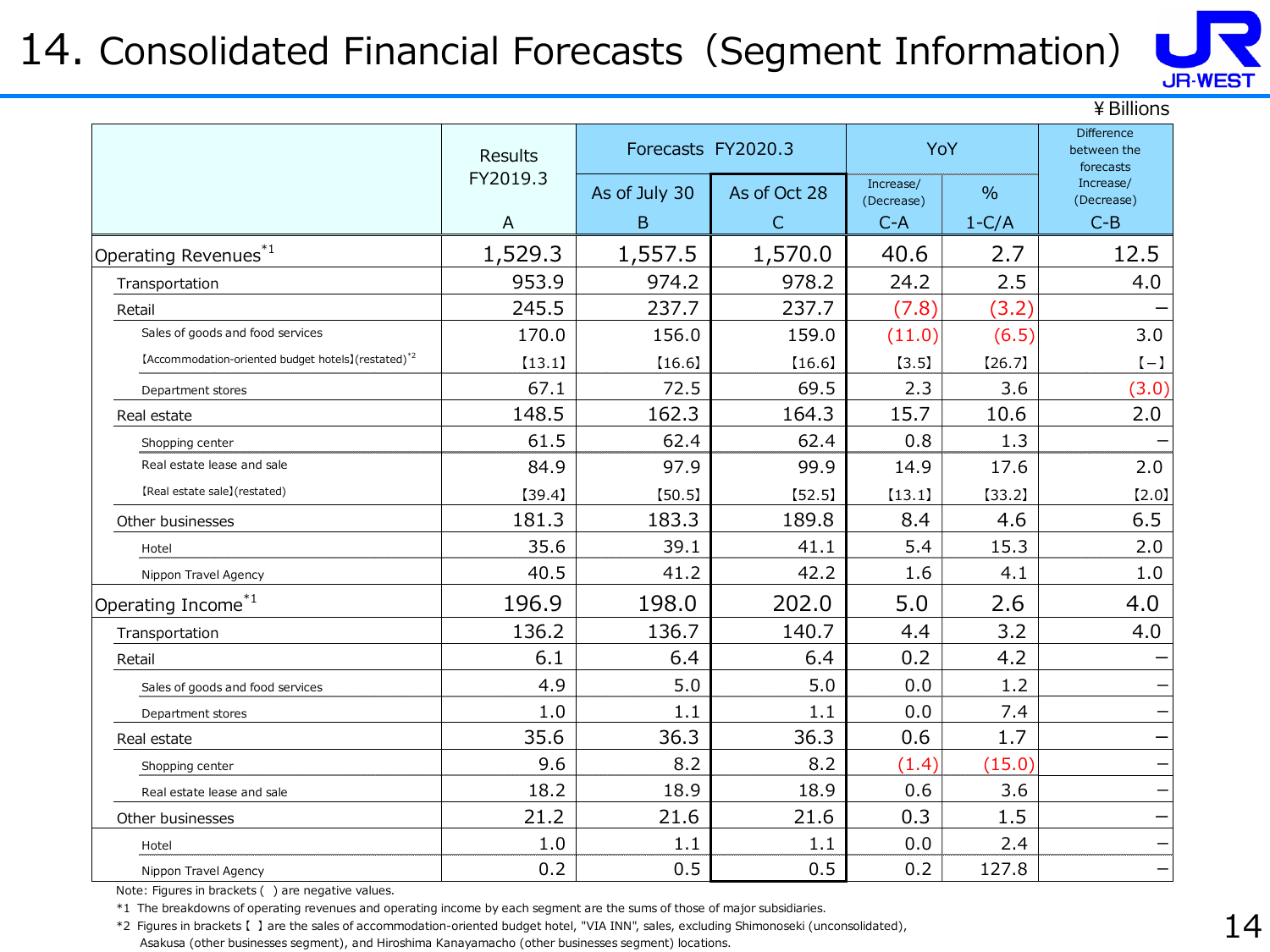### 15. Each Segment Forecasts

|                         |                               |                           |       | Forecasts FY2020.3                              |        |                                                                                                                                            |                                                                 |  |
|-------------------------|-------------------------------|---------------------------|-------|-------------------------------------------------|--------|--------------------------------------------------------------------------------------------------------------------------------------------|-----------------------------------------------------------------|--|
|                         |                               |                           |       | YoY<br>Increase/<br>$\frac{0}{0}$<br>(Decrease) |        | Major factors (YoY)                                                                                                                        | Difference from the<br>previous forecast<br>Increase/(Decrease) |  |
| Retail                  | Sales of goods                | <b>Operating Revenues</b> | 159.0 | (11.0)                                          | (6.5)  | ·Change in the method of recording revenues due to<br>a change in the contracts with tenant stores in stations, etc                        | 3.0                                                             |  |
|                         | and food services             | Operating Income          | 5.0   | 0.0                                             | 1.2    |                                                                                                                                            |                                                                 |  |
|                         |                               | <b>Operating Revenues</b> | 69.5  | 2.3                                             |        | $3.6$ $\cdot$ Full-year contribution from renovation opening, etc.                                                                         | (3.0)                                                           |  |
|                         | Department stores             | Operating Income          | 1.1   | 0.0                                             | 7.4    |                                                                                                                                            |                                                                 |  |
| Real estate             | Shopping center               | <b>Operating Revenues</b> | 62.4  | 0.8                                             | 1.3    | ·Full-year contribution from<br>the Kyoto renovation opening, etc.                                                                         |                                                                 |  |
|                         |                               | Operating Income          | 8.2   | (1.4)                                           | (15.0) | ·Partial closure of stores due to renovation work<br>in Okayama station<br>Closure of stores due to renovation work in Ashiya station, etc |                                                                 |  |
|                         | Real estate lease<br>and sale | <b>Operating Revenues</b> | 99.9  | 14.9                                            | 17.6   | ·Increase in number of residences sold, etc.                                                                                               | 2.0                                                             |  |
|                         |                               | Operating Income          | 18.9  | 0.6                                             | 3.6    |                                                                                                                                            |                                                                 |  |
| <b>Other Businesses</b> | Hotel                         | <b>Operating Revenues</b> | 41.1  | 5.4                                             | 15.3   | ·New opening of HOTEL VISCHIO KYOTO<br>·New consolidation of Nara Hotel Co., Ltd., etc.                                                    | 2.0                                                             |  |
|                         |                               | Operating Income          | 1.1   | 0.0                                             | 2.4    |                                                                                                                                            |                                                                 |  |
|                         |                               | <b>Operating Revenues</b> | 42.2  | 1.6                                             | 4.1    | ·Favorable results during Golden Week period, etc                                                                                          | 1.0                                                             |  |
|                         | Nippon travel agency          | Operating Income          | 0.5   | 0.2                                             | 127.8  |                                                                                                                                            |                                                                 |  |

Note: Figures in brackets ( ) are negative values.

 $*$  Operating revenues are the revenues from third parties ( = customers).

The breakdowns of operating revenues by each segment are the sums of revenues of major subsidiaries.



\ Billions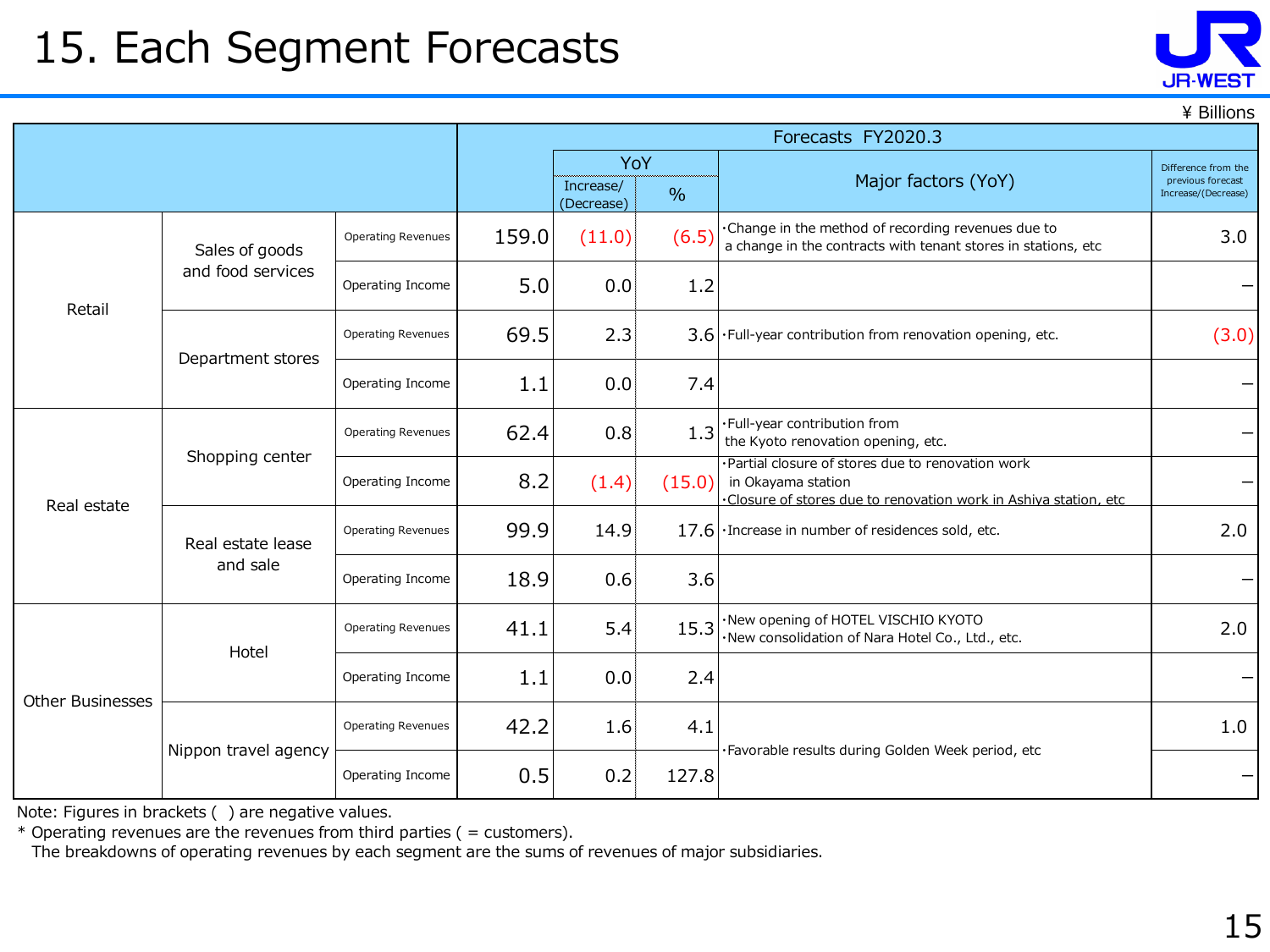

Persons, ¥Billions

|                                                      | 6 months ended<br>Sep 30, 2018 | 6 months ended<br>Sep 30,2019 | <b>Results</b><br>FY2019.3 | Forecasts<br>FY2019.3<br>As of Oct 28 |
|------------------------------------------------------|--------------------------------|-------------------------------|----------------------------|---------------------------------------|
| ROA (%, Consolidated)                                | 3.7                            | 4.0                           | 6.2                        | 6.2                                   |
| ROE (%, Consolidated)                                | 5.4                            | 7.3                           | 9.8                        | 10.7                                  |
| EBITDA (Consolidated) <sup>*</sup>                   | 192.0                          | 211.9                         | 361.3                      | 374.2                                 |
| Depreciation (Consolidated)                          | 78.1                           | 82.4                          | 163.1                      | 171.0                                 |
| Capital Expenditures<br>(Consolidated, own fund)     | 79.4                           | 77.0                          | 245.3                      | 261.0                                 |
| Capital Expenditures<br>(Non-consolidated, own fund) | 60.4                           | 48.3                          | 190.9                      | 192.0                                 |
| Safety related capital expenditure                   | 38.4                           | 30.0                          | 125.2                      | 120.0                                 |
| Dividends per share $(*)$                            | 87.5                           | 95.0                          | 175                        | 190                                   |

|                                       | 6 months ended<br>Sep 30, 2018 |                                                                                                                                       | 6 months ended<br>Sep 30,2019 |        | Results<br>FY2019.3 |        | <b>Forecasts</b><br>FY2019.3<br>As of Oct 28 |        |
|---------------------------------------|--------------------------------|---------------------------------------------------------------------------------------------------------------------------------------|-------------------------------|--------|---------------------|--------|----------------------------------------------|--------|
|                                       |                                | Consolidated   Non-Consolidated   Consolidated   Non-Consolidated   Consolidated   Non-Consolidated   Consolidated   Non-Consolidated |                               |        |                     |        |                                              |        |
| No. of employees at the end of period | 48,219                         | 24,976                                                                                                                                | 48,596                        | 24,526 | 47,842              | 24,866 | $\overline{\phantom{0}}$                     |        |
| Financial Expenses, net               | (9.1)                          | (8.1)                                                                                                                                 | (9.3)                         | (7.5)  | (18.8)              | (17.7) | (18.6)                                       | (17.0) |
| Interest and dividend income          | 0.7                            | 1.8                                                                                                                                   | 0.3                           | 2.1    | 1.1                 | 2.2    | 1.0                                          | 2.6    |
| Interest expenses                     | 9.9                            | 9.9                                                                                                                                   | 9.7                           | 9.7    | 20.0                | 20.0   | 19.6                                         | 19.6   |

Note: Figures in brackets ( ) are negative values.

 $*$  EBITDA = Operating Income + Depreciation + Amortization of goodwill